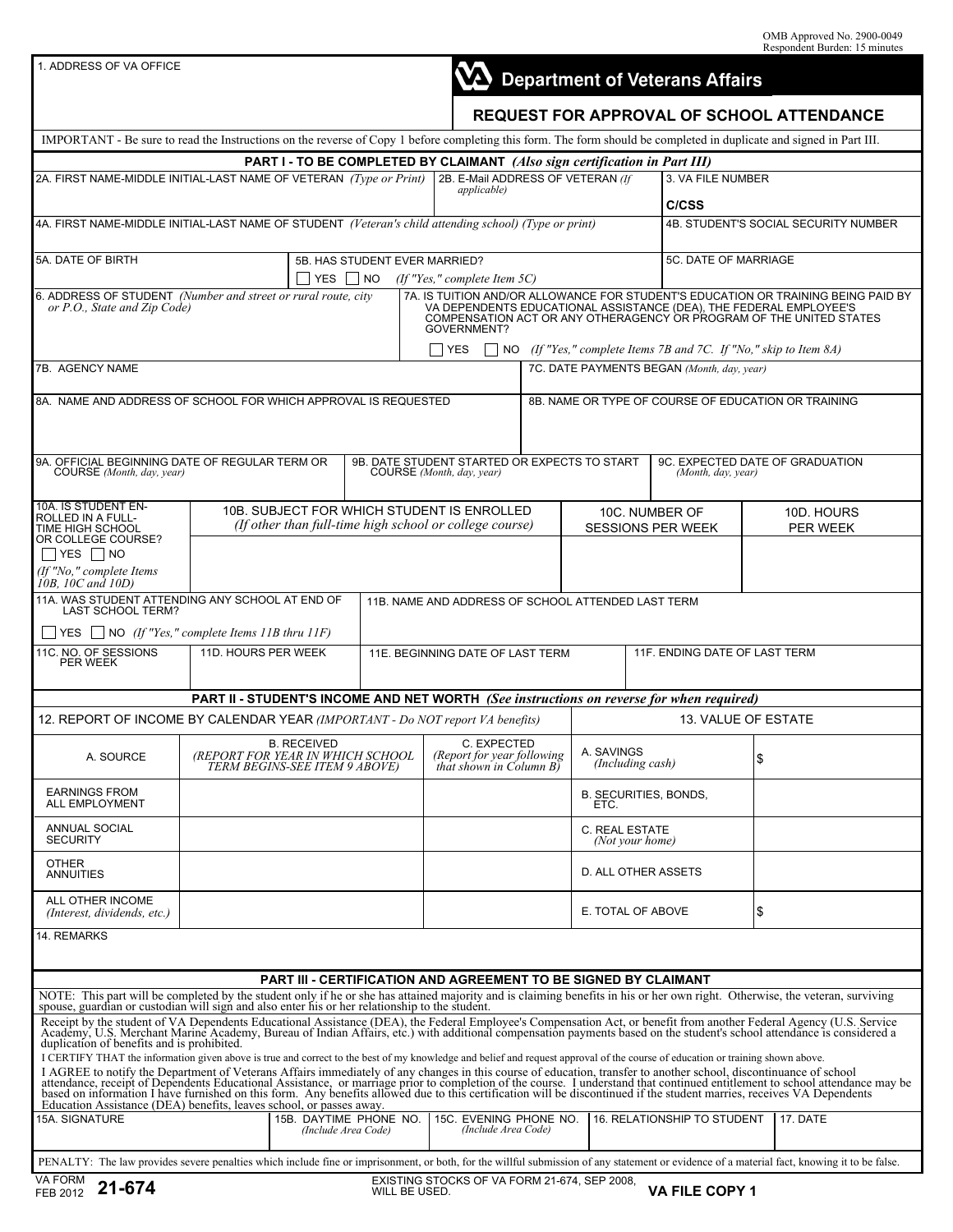# **INSTRUCTIONS**

# **NOTE: Read the instructions carefully before completing this form.**

#### **How do I complete VA Form 21-674?**

VA Form 21-674 should be completed by the person receiving or claiming benefits for a veteran's child who is at least 18 but under 23 and attending school. The veteran's child should complete the form *only if* he or she has reached the age of majority and is or will be entitled to receive direct payment of VA benefits. **NOTE:** The age of majority is determined by State law; it is age 18 in most states.

Print all answers clearly. For additional space, attach a separate sheet, indicating the item number to which the answers apply. Make sure to write the veteran's name and VA claim number on any attachments to this form.

Submit the original copy (VA File Copy 1) of the completed form to the VA office shown in Item 1. If no address is shown, mail or take it to the nearest VA regional office. Keep Claimant's Copy 2 for your own records and use the reverse, School Attendance Report, to report to VA any change in the child's status, such as termination of school attendance or marriage.

# **PART I**

All claimants must complete this part. Answer "Yes" to Item 7A *only if* Federal Employee's Compensation, VA Dependents Educational Assistance (DEA), or another Federal Agency (U.S. Service Academy, U.S. Merchant Marine Academy, Bureau of Indian Affairs, etc.) is paying the student's tuition. Do not answer "Yes" simply because Social Security benefits have been awarded based on the student's continuing school attendance.

# **PART II**

Complete this part o*nly if* the benefit being claimed or received is disability pension or death pension. Each income block must be completed. If you do not receive income from a particular source, write "0" or "none" in the space provided. Do not leave the space blank. VA will interpret a blank space as "0" or "None". Report the gross amounts before you take out deductions for taxes, insurance, etc.

**Section 306 or Old Law Pension** (entitlement to pension established before January 1, 1979): Complete this part *only if* the VA benefit payable will be death pension, *and* there is no surviving spouse entitled to death pension. Do not complete if the student is a dependent on a veteran's or surviving spouse's award.

**Improved Pension:** Complete this part showing the student's income. Educational or vocational rehabilitation expenses are amounts paid by the student for his or her course of post-secondary education or vocational rehabilitation, including tuition, fees, and materials. If any of these expenses are paid by the student, the expenses may be deducted from the earned income of the student. Report the total amount(s) paid and dates of payment in Item 14, "Remarks."

# **PART III**

This part will be completed by the student only if he or she has reached the age of majority and is claiming benefits in his or her right. Otherwise, the veteran, surviving spouse, guardian or custodian will sign and also enter his or her relationship to the student in Item 16.

**Privacy Act Notice**: VA will not disclose information collected on this form to any source other than what has been authorized under the Privacy Act of 1974 or Title 38, Code of Federal Regulations 1.576 for routine uses (i.e., civil or criminal law enforcement, congressional communications, epidemiological or research studies, the collection of money owed to the United States, litigation in which the United States is a party or has an interest, the administration of VA programs and delivery of VA benefits, verification of identity and status, and personnel administration) as identified in the VA system of records, 58VA21/22/28, Compensation, Pension, Education, and Vocational Rehabilitation and Employment Records - VA, and published in the Federal Register. Your obligation to repond is required to obtain or retain benefits. the requested information is considered relevant and necessary to determine maximum benefits under the law. Giving us your and your dependents' SSN account information is mandatory. Applicants are required to provide their SSN and the SSN of any dependents for whom benefits are claimed under Title 38 U.S.C. 5101(c)(1). VA will not deny an individual benefits for refusing to provide his or her SSN unless the disclosure of the SSN is required by a Federal Statute of law in effect prior to January 1, 1975, and still in effect. The responses you submit are considered confidential (38 U.S.C. 5701). Information submitted is subject to verification through computer matching programs with other agencies.

**Respondent Burden:** We need this information to determine entitlement to benefits for a veteran's child who is between age 18 and 23 and attending school (38 U.S.C. 104(a)). Title 38, United States Code, allows us to ask for this information. We estimate that you will need an average of 15 minutes to review the instructions, find the information, and complete this form. VA cannot conduct or sponsor a collection of information unless a valid OMB control number is displayed. You are not required to respond to a collection of information if this number is not displayed. Valid OMB control numbers can be located on the OMB Internet Page at www.reginfo.gov/public/do/PRAMain . If desired, you can call 1-800-827-1000 to get information on where to send comments or suggestions about this form.